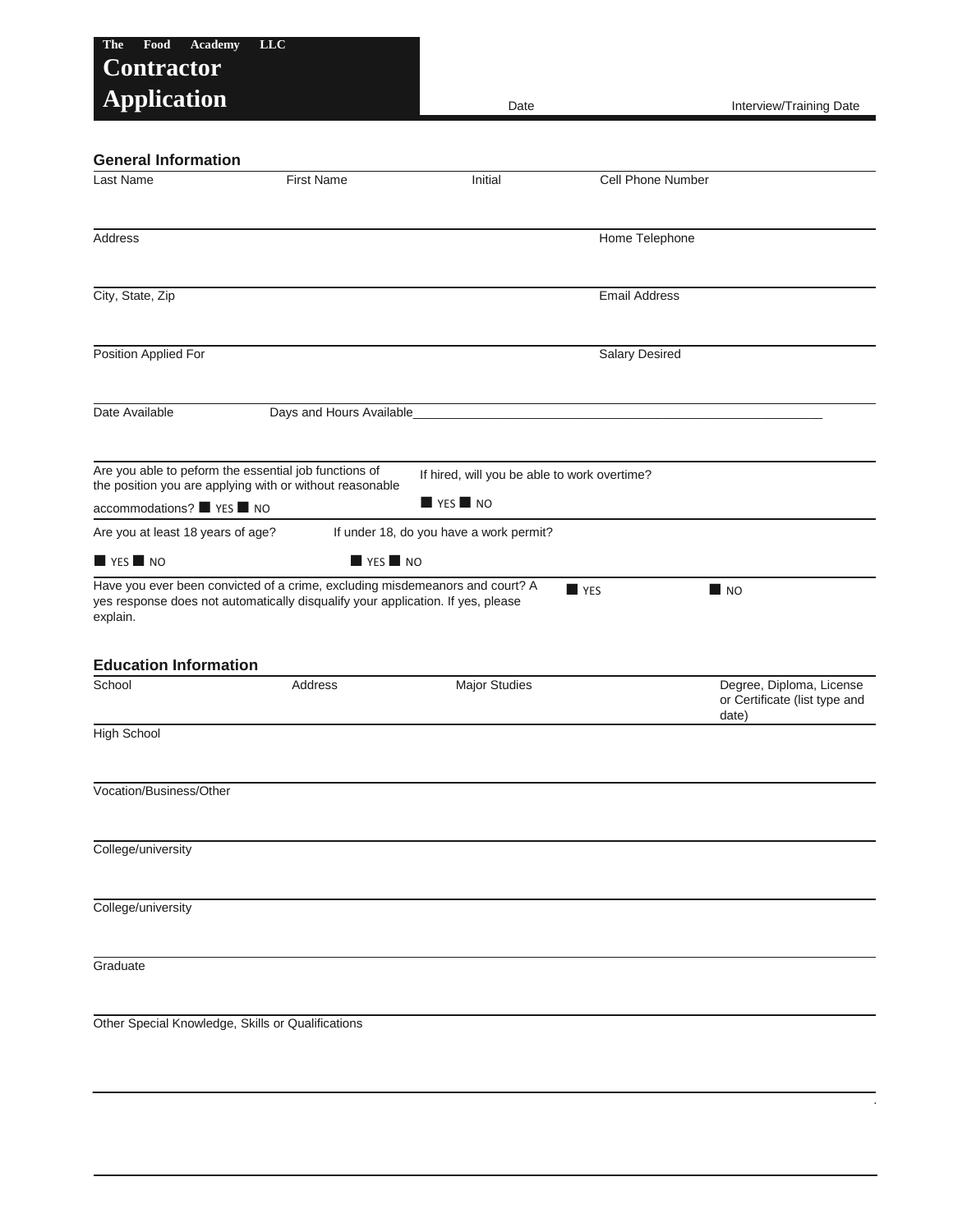Do you type? ■ NO ■ YES: \_\_\_\_\_\_\_\_\_\_WORDS PER MINUTE

Computer Skills (hardware/software)

Please explain in detail your restaurant/hospitality experience.

## **Employment History**

| completing the required information. |                                           |                        |                   |                    | List all employers, starting with the most recent position. All information must be completed. You may attach a resume, but not in place of |                        |                      |
|--------------------------------------|-------------------------------------------|------------------------|-------------------|--------------------|---------------------------------------------------------------------------------------------------------------------------------------------|------------------------|----------------------|
| employer?                            | Most Recent Employer Is this your current |                        | $\blacksquare$ NO | $\blacksquare$ YES | May we contact this employer for references? $\blacksquare$ NO $\blacksquare$ YES                                                           |                        |                      |
| Employed From                        | Employed To                               | Job Title              |                   |                    |                                                                                                                                             | <b>Starting Salary</b> | <b>Ending Salary</b> |
| <b>Employer Name</b>                 |                                           | <b>Employer Addess</b> |                   |                    | Supervisor's Name                                                                                                                           |                        | Supervisor's Phone   |
| Job Duties and Responsibilities      |                                           |                        |                   |                    |                                                                                                                                             |                        |                      |
| Reason for Leaving                   |                                           |                        |                   |                    |                                                                                                                                             |                        |                      |
| <b>Next Most Recent Employer</b>     |                                           |                        |                   |                    |                                                                                                                                             |                        |                      |
| <b>Employed From</b>                 | Employed To                               | Job Title              |                   |                    |                                                                                                                                             | <b>Starting Salary</b> | <b>Ending Salary</b> |
| <b>Employer Name</b>                 |                                           | <b>Employer Addess</b> |                   |                    | Supervisor's Name                                                                                                                           |                        | Supervisor's Phone   |

\_\_\_\_\_\_\_\_\_\_\_\_\_\_\_\_\_\_\_\_\_\_\_\_\_\_\_\_\_\_\_\_\_\_\_\_\_\_\_\_\_\_\_\_\_\_\_\_\_\_\_\_\_\_\_\_\_\_\_\_\_\_\_\_\_\_\_\_\_\_\_\_\_\_\_\_\_\_\_\_\_\_\_\_\_\_\_\_\_\_\_\_ \_\_\_\_\_\_\_\_\_\_\_\_\_\_\_\_\_\_\_\_\_\_\_\_\_\_\_\_\_\_\_\_\_\_\_\_\_\_\_\_\_\_\_\_\_\_\_\_\_\_\_\_\_\_\_\_\_\_\_\_\_\_\_\_\_\_\_\_\_\_\_\_\_\_\_\_\_\_\_\_\_\_\_\_\_\_\_\_\_\_\_\_

\_\_\_\_\_\_\_\_\_\_\_\_\_\_\_\_\_\_\_\_\_\_\_\_\_\_\_\_\_\_\_\_\_\_\_\_\_\_\_\_\_\_\_\_\_\_\_\_\_\_\_\_\_\_\_\_\_\_\_\_\_\_\_\_\_\_\_\_\_\_\_\_\_\_\_\_\_\_\_\_\_\_\_\_\_\_\_\_\_\_\_\_ \_\_\_\_\_\_\_\_\_\_\_\_\_\_\_\_\_\_\_\_\_\_\_\_\_\_\_\_\_\_\_\_\_\_\_\_\_\_\_\_\_\_\_\_\_\_\_\_\_\_\_\_\_\_\_\_\_\_\_\_\_\_\_\_\_\_\_\_\_\_\_\_\_\_\_\_\_\_\_\_\_\_\_\_\_\_\_\_\_\_\_\_

\_\_\_\_\_\_\_\_\_\_\_\_\_\_\_\_\_\_\_\_\_\_\_\_\_\_\_\_\_\_\_\_\_\_\_\_\_\_\_\_\_\_\_\_\_\_\_\_\_\_\_\_\_\_\_\_\_\_\_\_\_\_\_\_\_\_\_\_\_\_\_\_\_\_\_\_\_\_\_\_\_\_\_\_\_\_\_\_\_\_\_\_ \_\_\_\_\_\_\_\_\_\_\_\_\_\_\_\_\_\_\_\_\_\_\_\_\_\_\_\_\_\_\_\_\_\_\_\_\_\_\_\_\_\_\_\_\_\_\_\_\_\_\_\_\_\_\_\_\_\_\_\_\_\_\_\_\_\_\_\_\_\_\_\_\_\_\_\_\_\_\_\_\_\_\_\_\_\_\_\_\_\_\_\_

\_\_\_\_\_\_\_\_\_\_\_\_\_\_\_\_\_\_\_\_\_\_\_\_\_\_\_\_\_\_\_\_\_\_\_\_\_\_\_\_\_\_\_\_\_\_\_\_\_\_\_\_\_\_\_\_\_\_\_\_\_\_\_\_\_\_\_\_\_\_\_\_\_\_\_\_\_\_\_\_\_\_\_\_\_\_\_\_\_\_\_\_ \_\_\_\_\_\_\_\_\_\_\_\_\_\_\_\_\_\_\_\_\_\_\_\_\_\_\_\_\_\_\_\_\_\_\_\_\_\_\_\_\_\_\_\_\_\_\_\_\_\_\_\_\_\_\_\_\_\_\_\_\_\_\_\_\_\_\_\_\_\_\_\_\_\_\_\_\_\_\_\_\_\_\_\_\_\_\_\_\_\_\_\_

\_\_\_\_\_\_\_\_\_\_\_\_\_\_\_\_\_\_\_\_\_\_\_\_\_\_\_\_\_\_\_\_\_\_\_\_\_\_\_\_\_\_\_\_\_\_\_\_\_\_\_\_\_\_\_\_\_\_\_\_\_\_\_\_\_\_\_\_\_\_\_\_\_\_\_\_\_\_\_\_\_\_\_\_\_\_\_\_\_\_\_\_ \_\_\_\_\_\_\_\_\_\_\_\_\_\_\_\_\_\_\_\_\_\_\_\_\_\_\_\_\_\_\_\_\_\_\_\_\_\_\_\_\_\_\_\_\_\_\_\_\_\_\_\_\_\_\_\_\_\_\_\_\_\_\_\_\_\_\_\_\_\_\_\_\_\_\_\_\_\_\_\_\_\_\_\_\_\_\_\_\_\_\_\_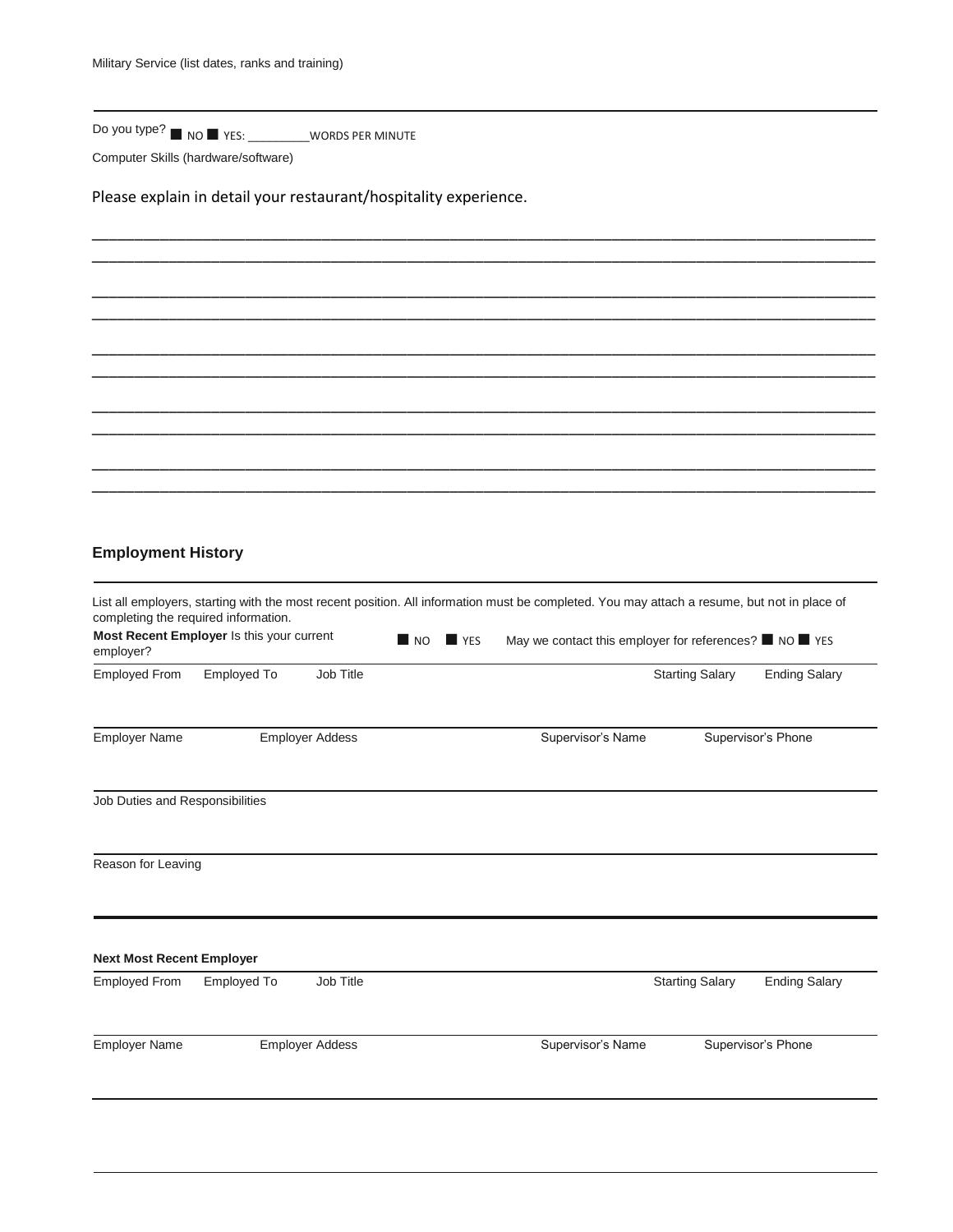Job Duties and Responsibilities

Reason for Leaving

| <b>Employed From</b>                                     | Employed To             | Job Title                                                        |                   | <b>Starting Salary</b> | <b>Ending Salary</b> |
|----------------------------------------------------------|-------------------------|------------------------------------------------------------------|-------------------|------------------------|----------------------|
| Employer Name                                            | <b>Employer Address</b> |                                                                  | Supervisor's Name | Supervisor's Phone     |                      |
| Job Duties and Responsibilities                          |                         |                                                                  |                   |                        |                      |
| Reason for Leaving                                       |                         |                                                                  |                   |                        |                      |
| <b>Next Most Recent Employer</b><br><b>Employed From</b> | Employed To             | Job Title                                                        |                   | <b>Starting Salary</b> | <b>Ending Salary</b> |
|                                                          |                         |                                                                  |                   |                        |                      |
| <b>Employer Name</b>                                     |                         | <b>Employer Address</b>                                          | Supervisor's Name |                        | Supervisor's Phone   |
| Job Duties and Responsibilities                          |                         |                                                                  |                   |                        |                      |
| Reason for Leaving<br><b>Other Information</b>           |                         |                                                                  |                   |                        |                      |
|                                                          |                         | Volunteer Activities (list organization, type of service, dates) |                   |                        |                      |